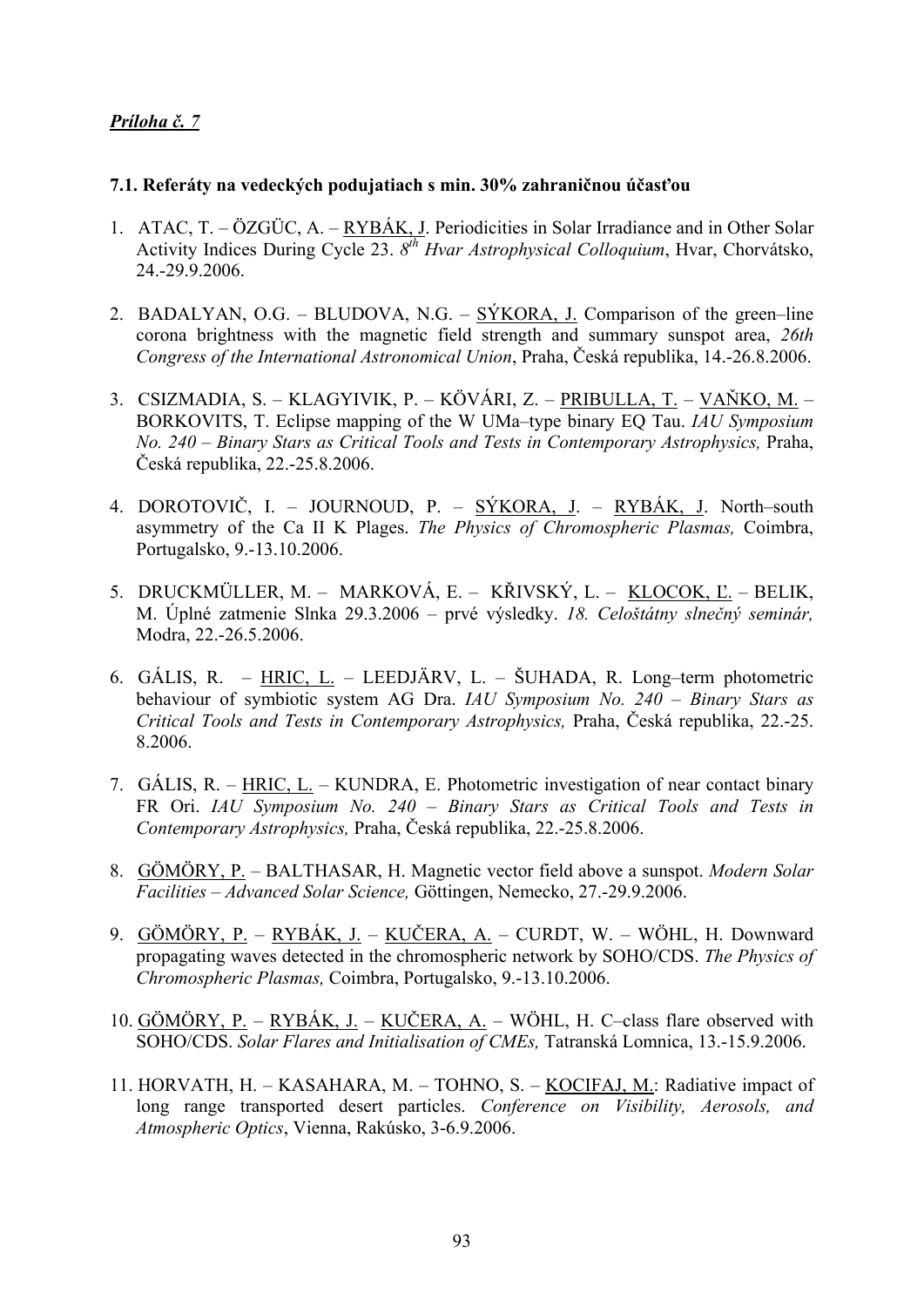- 12. HORVATH, H. KASAHARA, M. TOHNO, S. KOCIFAJ, M. The radiative impact of long range transported desert particles. *7th. International Aerosol Conference*, St. Paul, Minnesota, USA, 10-15.9.2006.
- 13. HRIC, L. Ako sa v astrofyzike rodí objav. *38. konference o výzkumu proměnných hvězd, Valašské Meziříčí,* Česká republika, 17.-19.11.2006.
- 14. HRIC, L. Súčasný stav stelárnej astrofyziky. *38. konference o výzkumu proměnných hvězd, Valašské Meziříčí,* Česká republika, 17.-19.11.2006.
- 15. HRIC, L. GÁLIS, R. YY Her ťažko prijímaný zákrytový model. *Conference on Achievments of Stellar Astronomy,* Bezovec, 2.-4.6.2006.
- 16. HRIC, L. GÁLIS, R. YY Her ako vhodný objekt pre budúci spektrograf VNT. *KOLOS 2006, Medzinárodný seminár o pozorovaní premenných hviezd,* Sninské rybníky, 30.11.- 2.12.2006.
- 17. HRIC, L. GÁLIS, R. Is there an accretion disc, envelope, or torus in YY Her binary? *Coronae of Stars and Accretion Discs*, Max–Planck–Institute for Radioastronomy, Bonn, Nemecko, 12.-13.12.2006.
- 18. HRIC, L. GÁLIS, R. ŠMELCER, L. The eclipsing model for the symbiotic binary YY Her. *IAU Symposium No. 240 – Binary Stars as Critical Tools and Tests in Contemporary Astrophysics,* Praha, Česká republika, 22.-25.8.2006.
- 19. HRIC, L. KUNDRA, E. Rekurentná nova RS Oph. *Conference on Achievments of Stellar Astronomy*, Bezovec 2.-4.6.2006.
- 20. HUSÁRIK, M. Prvé tvary planétok Moskva, Tulipa a Mora. *Česko–slovenská konferencia o medziplanetárnej hmote*, Modra, 9.-12.5.2006.
- 21. JAKUBÍK, M. Početnosť populácie komét v Oortovom oblaku a jeho hmotnosť. *Česko– slovenská konferencia o medziplanetárnej hmote*, Modra, 9.-12.5.2006.
- 22. KAŇUCHOVÁ, Z. SVOREŇ, J. NESLUŠAN, L. Priečne a pozdĺžne štruktúry v prúde meteoroidov Perzeíd. I. Jemná štruktúra roja**.** *Česko–slovenská konferencia o medziplanetárnej hmote*, Modra, 9.-12.5.2006.
- 23. KLOCOK, Ľ. LETKOVIČOVÁ, M. RYBANSKÝ, M. PINTÉR, T. Úmrtnosť na Slovensku 1986-2001 a údaje družíc GOES. *Člověk ve svém pozemském a kosmickém prostředí,* Úpice, Česká republika, 16.-18.5.2006.
- 24. KOCIFAJ, M. Light scattering and absorption by non–spherical particles and applications – pozvaný referát. *Conference on Visibility, Aerosols, and Atmospheric Optics*, Vienna, Rakúsko, 3.-6.9.2006.
- 25. KOCIFAJ, M. GANGL, G. HORVATH, H. An uncertainty of aerosol light absorption due to composite structure of solid–phase aerosol particles. *Conference on Visibility, Aerosols, and Atmospheric Optics*, Vienna, Rakúsko, 3.-6.9.2006.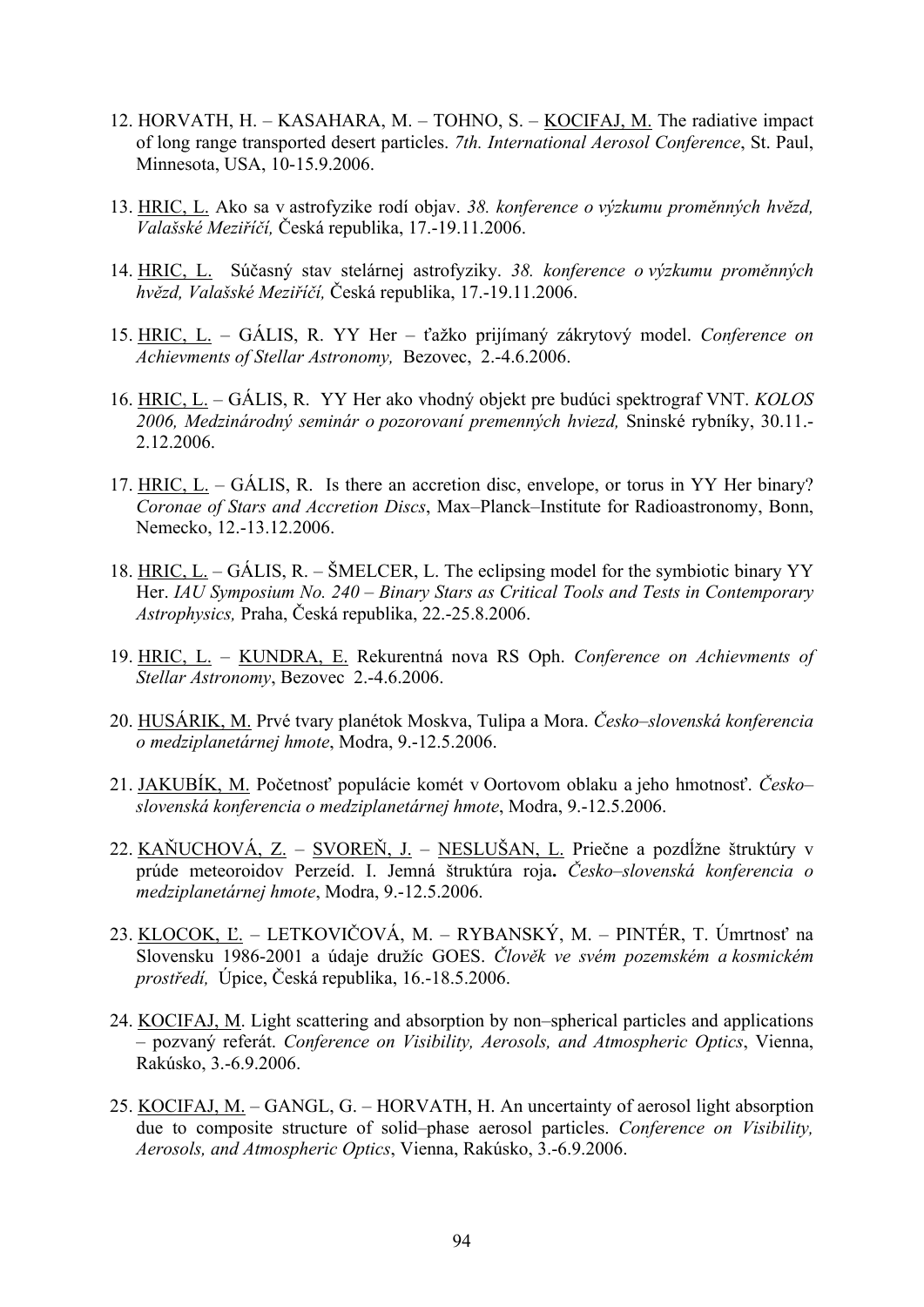- 26. KOCIFAJ, M. HORVATH, H. GANGL, G. Retrieval of aerosol effective aspect ratio from optical measurements in Vienna. *Conference on Visibility, Aerosols, and Atmospheric Optics*, Vienna, Rakúsko, 3.-6.9.2006.
- 27. KOZA, J. KUČERA, A. RYBÁK, J. WÖHL, H. Quiet solar photosphere seen by the SIR code: comparison of observations and simulations, *Colloquium at Sterrekundig Instituut, Universiteit Utrecht*, Astronomical Institute, Utrecht University, Holandsko, 10.2.2006.
- 28. KOZA, J. KUČERA, A. RYBÁK, J. WÖHL, H. Photospheric modeling through spectral line inversion, *International Workshop: Modern Solar Facilities – Advanced Solar Science*, Göttingen, Nemecko, 27.-29.9.2006.
- 29. KOZA, J. SÜTTERLIN, P. KUČERA, A. RYBÁK, J. DOT study of dynamic fibrils in plage. *The Physics of Chromospherics Plasmas*, Coimbra, Portugalsko, 9.-13.10.2006.
- 30. KRTIČKA, J. MIKULÁŠEK, Z. ZVERKO, J. ŽIŽŇOVSKÝ, J. On the nature of the light variations of the helium strong chemically peculiar star HD 37776*. International conference: Magnetic Stars,* Nizhnij Arkhyz, Rusko, 28.8.-1.9.2006.
- 31. KUČERA,  $A_1$  WÖHL, H. RYBÁK, J. Spectral characteristics of a photosphere near a flare. *8th Hvar Astrophysical Colloquium*, Hvar, Chorvátsko, 24.-29.9.2006.
- 32. KUČERA, A. WÖHL, H. RYBÁK, J. Dynamics of the photosphere as a response to a M5.4 solar flare – high resolution spectroscopy. *Workshop on Solar Flares and Initialization of CMEs*, Tatranská Lomnica, 13.-15.9.2006.
- 33. KUČERA, A. WÖHL, H. RYBÁK, J. GÖMÖRY, P. VERONIG, A.: Multi– wavelength high resolution observations of a M5.4 flare from ground and space. *SOHO– 17 workshop: 10 Years of SOHO and Beyond*, Giardini Naxos, Sicília, Taliansko, 7.- 11.7.2006.
- 34. MARKOVÁ, E. BELIK, M. KLOCOK, Ľ. KŘIVSKÝ, L. DRUCKMULER, M. Úplné zatmenie Slnka 29.3.2006. *Člověk ve svém pozemském a kosmickém prostředí,*  Úpice, Česká republika, 16.-18.5.2006.
- 35. MIKULÁŠEK, Z. ZVERKO, J. KRTIČKA, J. JANÍK, J. ŽIŽŇOVSKÝ, J. ZEJDA, M. ZOO of *uvby* and Hp light curves of mCP stars. *International conference: Magnetic Stars,* Nizhnij Arkhyz, Rusko, 28.8.-1.9.2006.
- 36. MIKULÁŠEK, Z. ZVERKO, J. KRTIČKA, J. JANÍK, J. ŽIŽŇOVSKÝ, J. ZEJDA, M. – NETOLICKÝ, M. – VAŇKO, M. General database of photometric observations of mCP stars. *International conference: Magnetic Stars,* Nizhnij Arkhyz, Rusko, 28.8.-1.9.2006.
- 37. MINAROVJECH, M. RUŠIN, V. Relations between the time–latitude distribution of magnetic fields and coronal mass ejection parametres. *Workshop* . Solar Flares and *Initialization of CMEs,* Tatranská Lomnica, 11.-13.9.2006.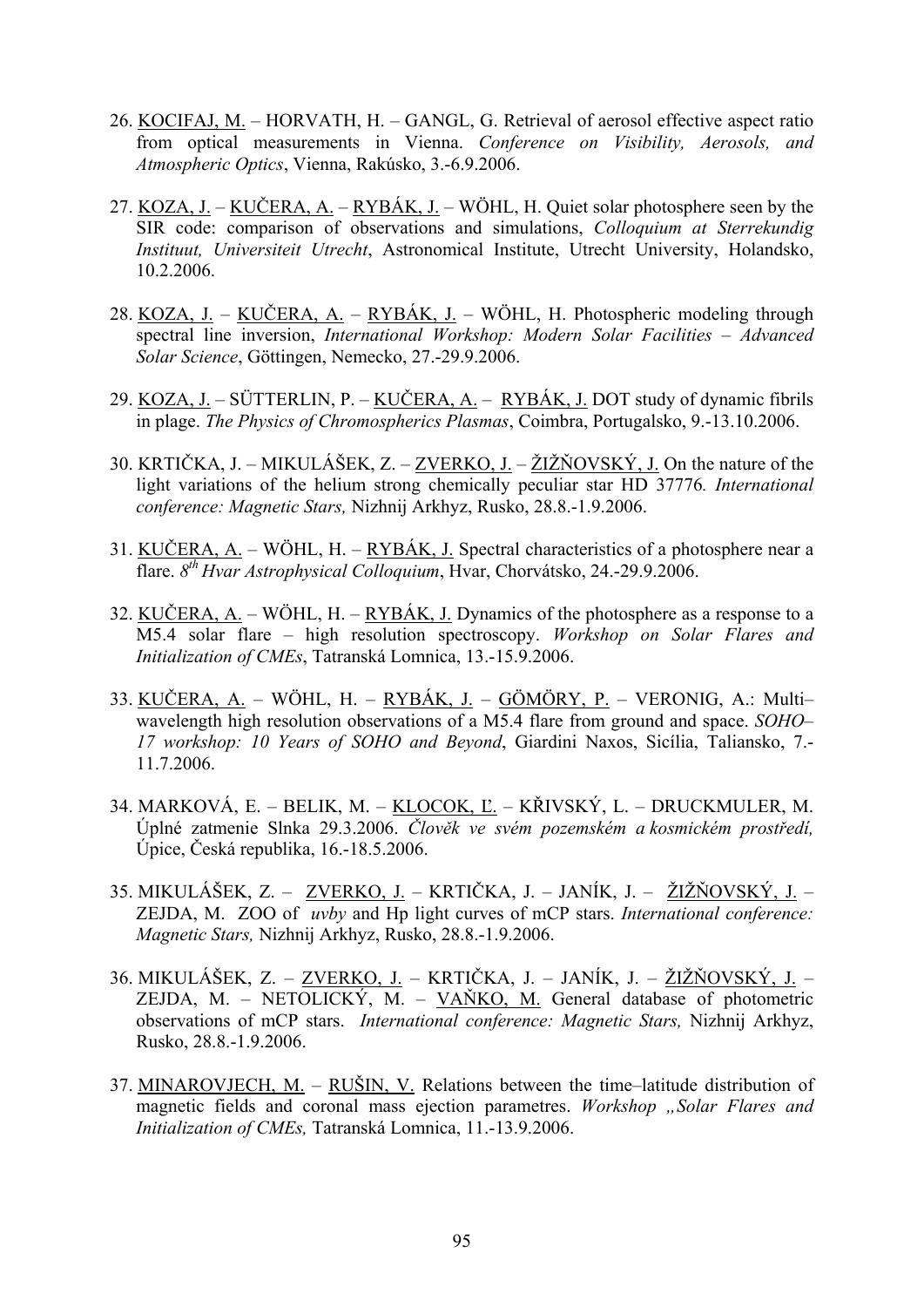- 38. NESLUŠAN, L. "Fading effekt" a početnosť Oortovho oblaku. *Česko–slovenská konferencia o medziplanetárnej hmote*, Modra, 9.-12.5.2006.
- 39. NESLUŠAN, Ľ. PAULECH, T. Gravitačný vplyv preletu hviezdy na primordiálny Kuiperov pás. *Česko–slovenská konferencia o medziplanetárnej hmote*, Modra, 9.- 12.5.2006.
- 40. NESLUŠAN, L. PAULECH, T. A combined stellar–Neptune perturbation of outer Kuiper belt and its outer border at 50 AU. *Trans Neptunian Objects – Dynamical and Physical Properties,* Catania, Taliansko, 3.-7.7.2006.
- 41. PITTICHOVÁ, J. KELLEY, M.S. WOODWARD, C.E. CY2 SPITZER COMET TEAM: Ground–based optical and Spitzer Space Telescope infrared observations of selected comets. *International Astronomical Union XXVIth General Assembly,* Praha, 14.- 24.8.2006.
- 42. PORUBČAN, V. Asteroidálne meteorické roje. *Česko–slovenská konferencia o medzipla– netárnej hmote*, Modra, 9.-12.5.2006.
- 43. RUŠIN, V. The 29 March 2006 eclipse corona–preliminary results. *Working group* "Solar *eclipses", XXVI. GA IAU*, Praha, Česká republika, 21.7.2006.
- 44. RUŠIN, V. MINAROVJECH, M. SANIGA, M. Solar activity in the green corona over cycle 23. *AGU Fall Meeting 2006,* San Francisco, USA, 11.-15.12.2006.
- 45. RUŠIN, V. MINAROVJECH, M. SANIGA, M. KLOCOK, Ľ. Long–term variations of the green coronal (530.3 nm) irradiance. *ILWS 2006 Workshop* "The solar *influence on the Heliosphere and Earths Environment: Recent Progress and Prospects,*  Goa, India, 9.-24.2.2006.
- 46. RYBÁK, J. Multi–wavelength flare observations: co–aligning solar data from different instru–ments. *Workshop on Solar Flares and Initialization of CMEs*, Tatranská Lomnica, 13.-15.9.2006.
- 47. RYBÁK, J. SÝKORA, J. Response of the Coronal N–S Asymmetry to its Manifestations in the Photosphere. *Joint Discussion 8* "Solar and Stellar Activity Cycles", *26th General Assembly of the IAU*, Praha, Česká republika,17.-18.8.2006.
- 48. SANIGA, M. PLANAT, M. Finite Geometries in Quantum Theory: From Galois (Fields) to Hjelmslev (Rings), The Ninth Workshop on Quantum Information Processing, Paríž, Francúzsko, 16.-20.1.2006.
- 49. SOLOVAYA, N.A. PITTICH, E.M. A possible case of TNOs migration. *Trans Neptunian Objects – Dynamical and Physical Properties,* Catania, Taliansko, 3.-7.7.2006.
- 50. SVOREŇ, J. Kometárna aktivita ako zdroj informácií o fyzikálnom a chemickom vývoji kometárneho jadra. *Česko–slovenská konferencia o medziplanetárnej hmote*, Modra, 9.- 12.5.2006.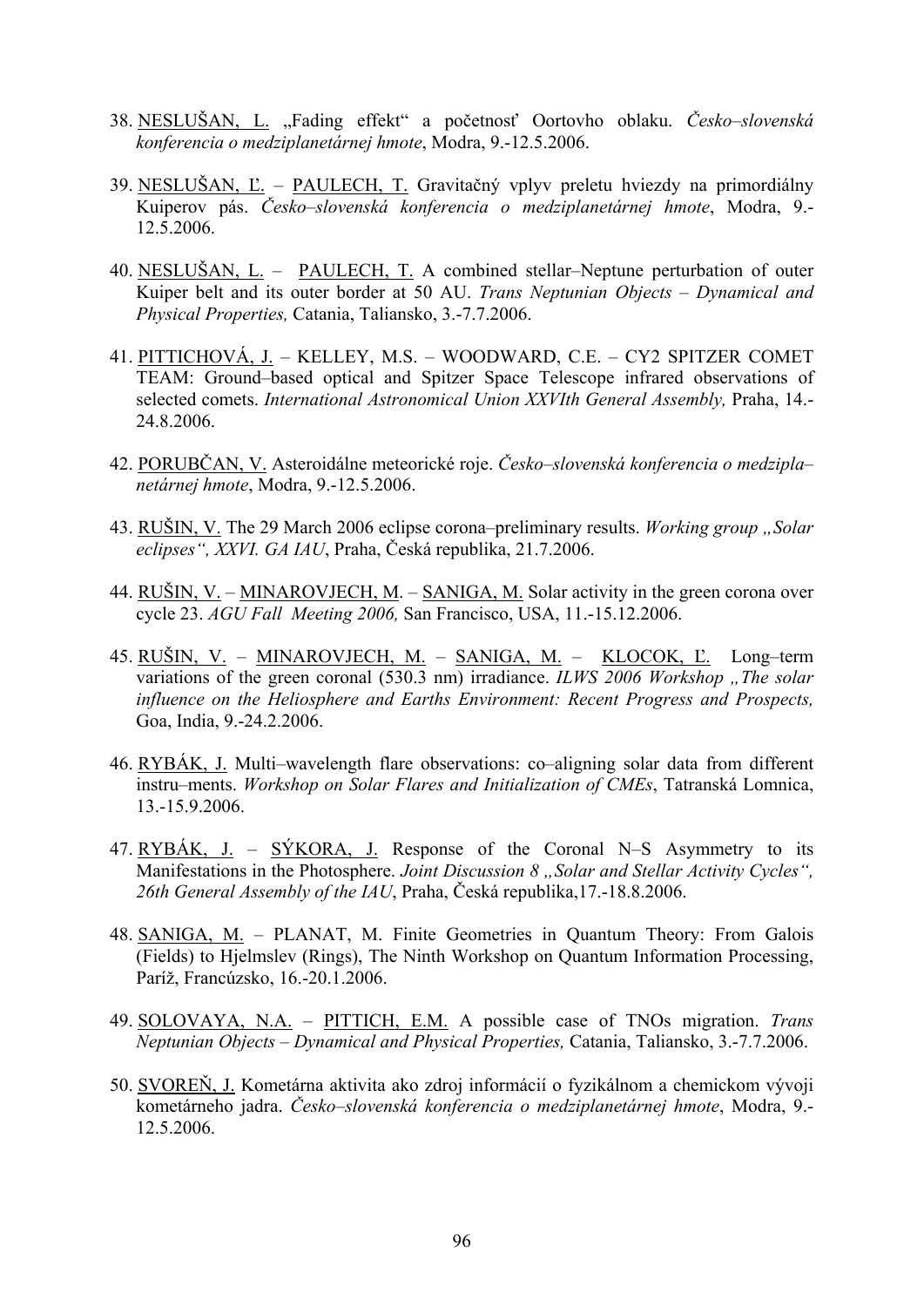- 51. SVOREŇ, J. KAŇUCHOVÁ, Z. JAKUBÍK, M. Priečne a pozdĺžne štruktúry v prúde meteoroidov Perzeíd. II. Štatistika a modelovanie. *Česko–slovenská konferencia o medziplanetárnej hmote*, Modra, 9.-12.5.2006.
- 52. TOMASZ, F. REGNIER, S. SCHWARTZ, P. RYBÁK, J. KUČERA, A. HEINZEL, P. – CURDT, W. – WÖHL, H. Study of a small–scale eruptive event observed by SOHO/ SUMER. *SOHO–17 workshop:10 Years of SOHO and Beyond*, Giardini Naxos, Sicília, Taliansko, 7.-11.7.2006.
- 53. WU, S.T. WANG, A.H. KUČERA, A. RYBÁK, J. DZIFČÁKOVÁ, E. Numerical Magnetohydrodynamic Modeling of Active Region Evolution on the Basis of the Observations. *Workshop on Solar Flares and Initialization of CMEs*, Tatranská Lomnica, 13.-15. 9. 2006.
- 54. ZVERKO, J. Detekcia komponentných spektier v SB1 systémoch. *KOLOS 2006, Medzinárodný seminár o pozorovaní premenných hviezd,* Sninské rybníky, 30.11.-2.12.2006.
- 55. ŽIŽŇOVSKÝ, J. On–line databáza fotometrických pozorovaní mCP hviezd. *KOLOS 2006, Medzinárodný seminár o pozorovaní premenných hviezd,* Sninské rybníky, 30.11. – 2. 12. 2006.

## **7.2. Ostatné prednášky**

- 56. BUDAJ, J. Modelling the emission spectra of interacting binaries with Shellspec. *ASTRO 400H class.* Penn State University, University Park, USA, 14.3.2006.
- 57. BUDAJ, J. An introduction to Chemically–Peculiar Stars. *ASTRO 400H class.* Penn State University, University Park, USA, 14.3.2006.
- 58. GÖMÖRY, P. SOHO/CDS observations of waves above the network. Astrophysikalisches Institut, Potsdam, Nemecko, 7.2.2006.
- 59. KLOCOK, Ľ. Úmrtnosť na srdcovocievné ochorenia obyvateľov Slovenska a ich súvislosť so slnečnou aktivitou. *Seminár "Monitorovanie zdravotného stavu obyvateľov v okolí jadrových elektrárni na Slovensku"*, VÚJE Trnava, Demänová, 8.-9.8.2006.
- 60. KUČERA, A. WÖHL, H. RYBÁK, J. Dynamics of the photosphere as a response to a M5.4 solar flare – high resolution spectroscopy. *Special Solar Seminar, NASA Marshal Space Flight Center*, Huntsville, Alabama, USA, 11.10.2006.
- 61. NESLUŠAN, L. LETO, G. JAKUBÍK, M. PAULECH, T. The model of the current stellar perturbations on the Oort cloud. *2nd International Workshop on Grid Computing for Complex Problems*, Bratislava, 27.-29.11.2006.
- 62. RUŠIN, V. MINAROVJECH, M. Research of the solar corona and forecast of solar activity. Astrophysical Observatory Debrecen, Maďarsko, 30.8.2006.